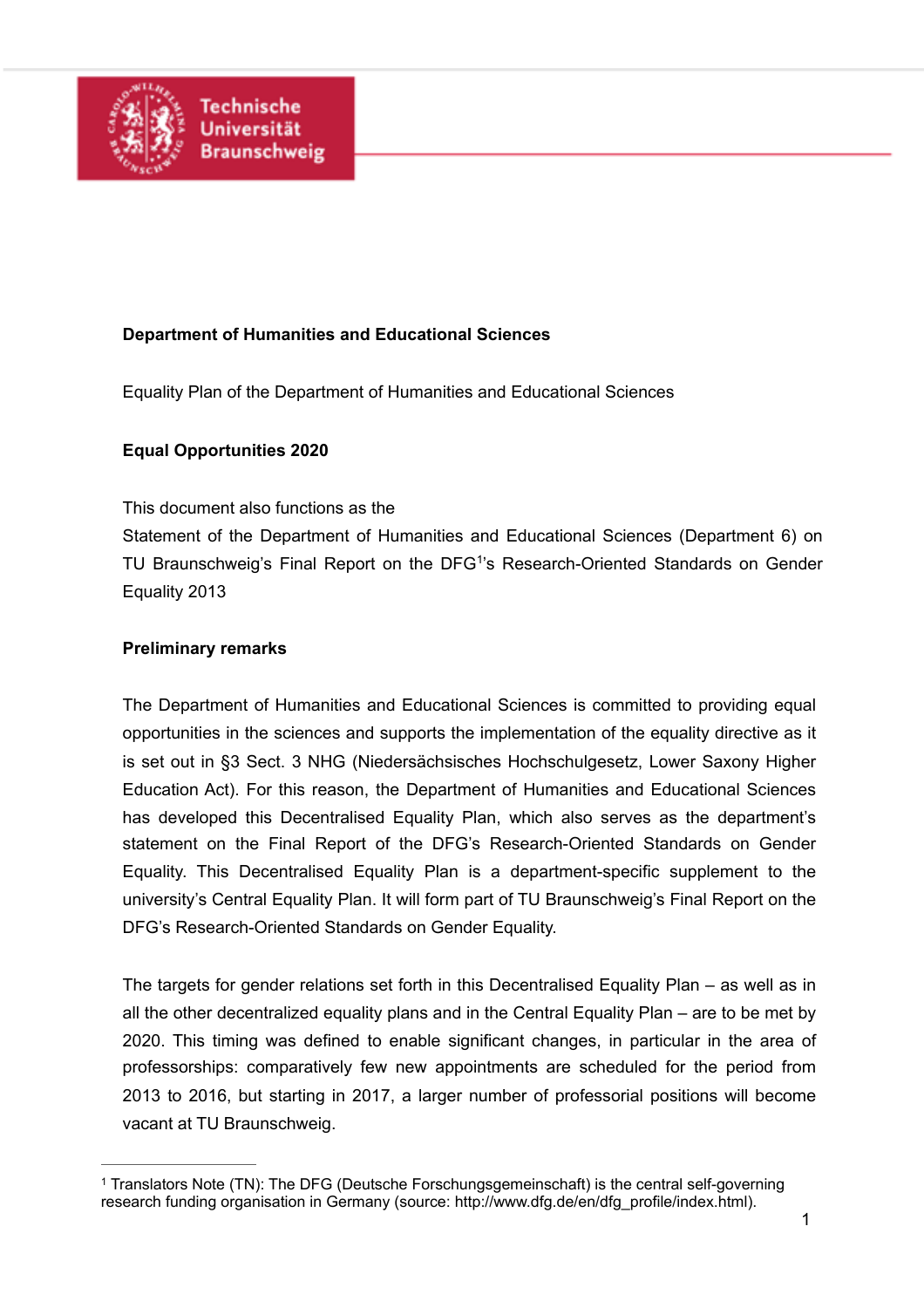The Department of Humanities and Educational Sciences is committed to the following targets (Section 1) and measures (Section 2) in the areas structural basis of equality (Section 2.1), closing the gap of underrepresentation (Section 2.2), becoming a familyfriendly university (Section 2.3), and the incorporation of gender into research, teaching and administration (Section 2.4).

# **1. Targets for 2020**

| <b>Qualification level</b>      | Actual figure, | Target for 2020            |
|---------------------------------|----------------|----------------------------|
| Entering female students        |                |                            |
| (2012-2013 winter semester)     | 75.2%          |                            |
| Female students                 |                |                            |
| (2012-2013 winter semester)     | 73.1%          | $\overline{\phantom{a}}^*$ |
| New female graduates            |                |                            |
| (2012 academic year)            | 78.7%          | $\star$                    |
| Female doctoral graduates       |                |                            |
| (2011-2012 academic year)       | 61.9%          | $\star$                    |
| Female habilitation graduates   |                |                            |
| (2011)                          | 0.0%           | $\star$                    |
| Female junior professors        | 0.0%           | $***$                      |
| Female professors (total)       | 50.0%          | 50%                        |
| Female C4/W3 professors         | 30.7%          | 35%                        |
| Women in executive positions at | 50.0%          | 50%                        |
| the departmental level          |                |                            |

\* No target needs to be specified since the percentage of women is already above 50%.

\*\* No new appointments of junior professors are planned.

## **2. List of measures**

The following measures are intended to ensure that equality and family-friendliness become integral parts of the organisation culture in the Department of Humanities and Educational Sciences, and that the set targets are met.

# **2.1 Structural anchoring of gender equality**

In the interest of the advancement of equal opportunities, gender equality will be anchored in our department's structure.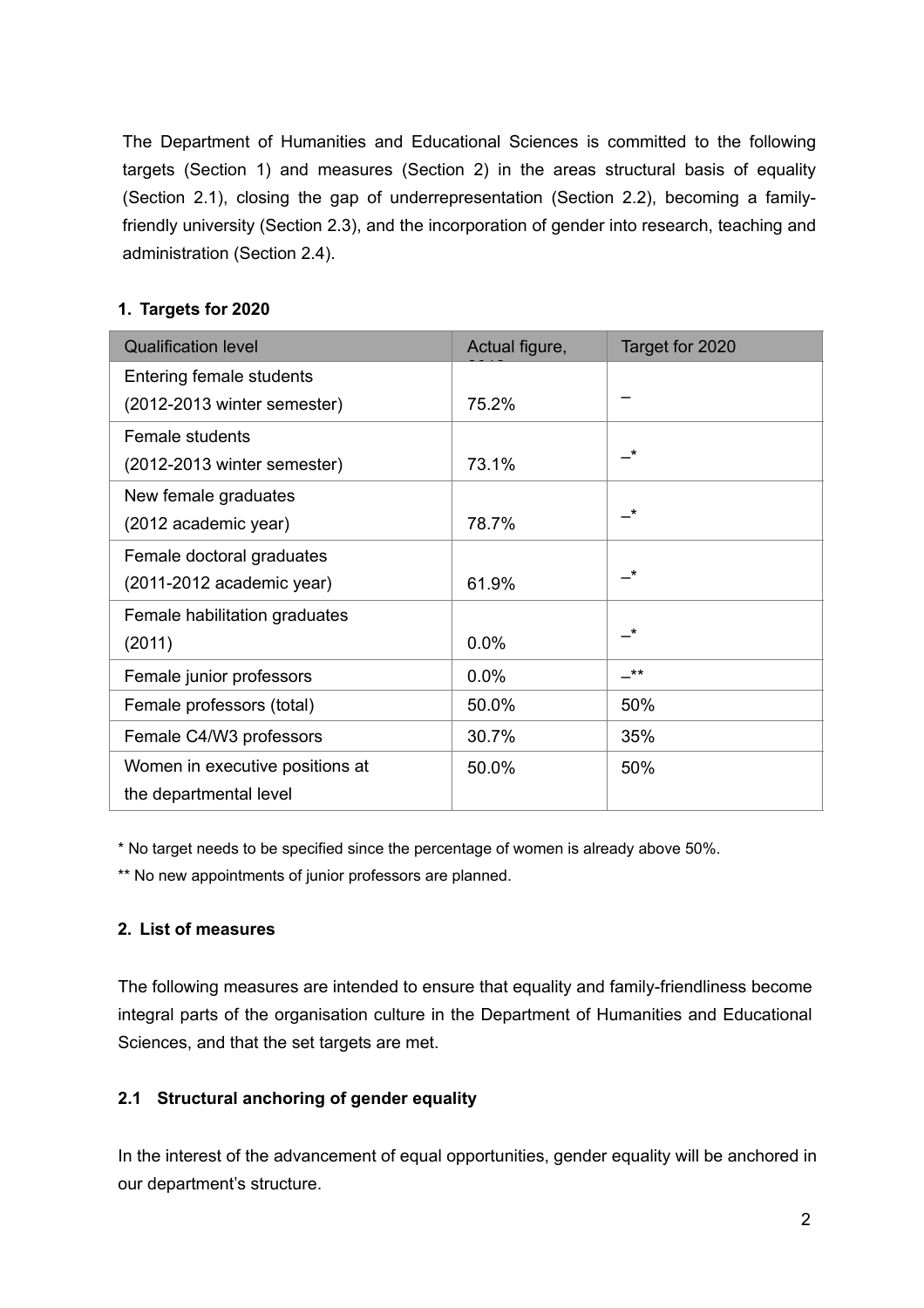## 1. Responsibility at the executive level

Equal opportunities are a value that should be upheld by each and every member of the Department of Humanities and Educational Sciences, with the department's leadership bearing special responsibility for ensuring this value is put into practice.

# 2. Equality and Family Working Group and Jour Fixe

The Dean of the Department of Humanities and Educational Sciences takes part in the Equality and Family Working Group (AG Gleichstellung und Familie) and the Equality and Family Jour Fixe (Jour Fixe Gleichstellung und Familie, an annual meeting). The Working Group comprises the deans of the university's departments, the heads of the administrative units, the chairperson of the "TUBSundFamilie e.V." association, the Family Office Advisor, the Dual Career Couples Advisor, the chairperson of the Gender Equality Commission as well as the Equal Opportunities Officer. The purpose of the Working Group is to coordinate activities relating to gender equality and family-friendliness in order to achieve synergies. It meets once every summer semester. The Equality and Family Annual Meeting is attended by the Working Group and TU Braunschweig's President. It takes place once every winter semester.

# 3. Decentralised Equal Opportunities Officers

Department 6's Decentralised Equal Opportunities Officers have a say in all of the department's staffing and appointment procedures. The Department of Humanities and Educational Sciences provides the Decentralised Equal Opportunities Officers with compensation as detailed in the President's Recommendation of November 06, 2012.

## 4. Gender assessments

The Department of Humanities and Educational Sciences regularly reports gender relations at all qualification levels in its statistics. It practices gender assessments, a top-down management process to ensure the achievement of gender equality. Academic achievements are recorded by gender.

# **2. Closing the gap of underrepresentation**

At the Department of Humanities and Educational Sciences, the percentage of women is traditionally high at the various qualification levels (students, new graduates, doctorates and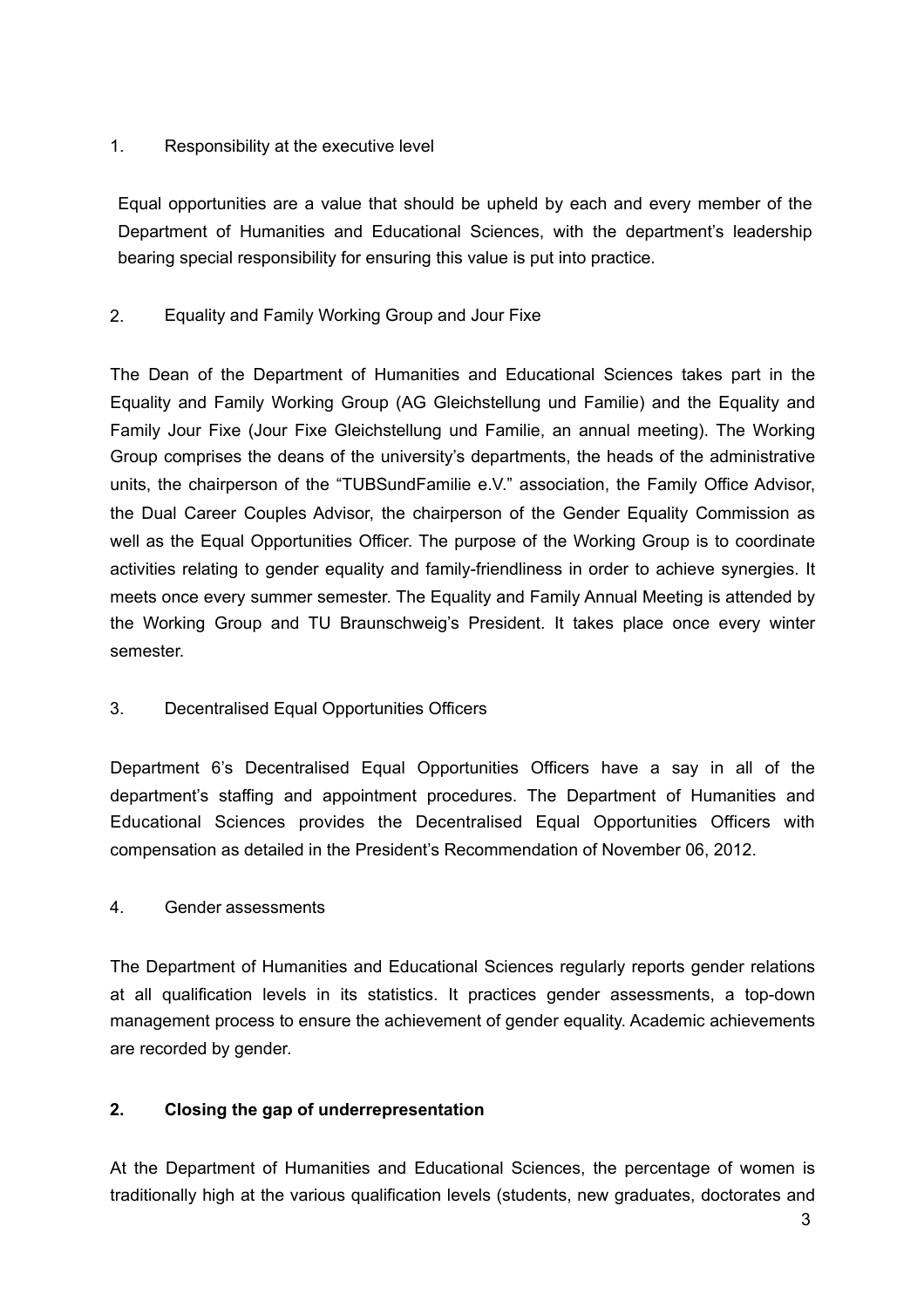habilitations). At the student level, the department is intent on raising the percentage of men. in particular in teacher training programmes for elementary schools, and for Hauptschule and Realschule secondary schools. Men are overrepresented in the permanent positions for nonprofessorial faculty and among the department's professors. Department 6 is therefore taking steps to increase the percentage of women among the non-professorial faculty. It also supports female early career scientists in order to increase the number of female professors on a lasting basis, and it actively works to recruit female professors.

### 2.1. Attracting male students

To get male secondary school students interested in Department 6's range of subjects, the department takes part in the "Future Day for Girls and Boys" (Zukunftstag für Mädchen und Jungen) that the Equal Opportunities Office coordinates once a year at TU Braunschweig, offering activities for male secondary school students. To inspire more male secondary school students to take up a teacher training course for the elementary school, Hauptschule and Realschule levels, Department 6 cooperates with the University of Hildesheim Foundation's "Men and Elementary School Teaching" (Männer und Grundschullehramt) programme. We plan to intensify our efforts in this area.

### 2.2. Supporting new female graduates

Department 6's professors regularly urge suitable female students and recent graduates to consider enrolling in a Master's degree or doctoral programme and/or to apply for doctorate of habilitation positions. Female students are also regularly nominated for awards.

## 2.3. Supporting female habilitation students

Department 6's professors regularly urge suitable female scientists to consider taking up and/ or pursuing a career in science. Female scientists with a completed doctorate are regularly encouraged to apply for habilitation positions, junior professorships or post-doc positions at the local, national and international levels. Female habilitation students receive intensive guidance and individual support. Talented young women are included in research alliances. Suitable female candidates are nominated for competitions and awards on a regular basis.

#### 2.4. Active recruitment of female professors

The Department of Humanities and Educational Sciences directly encourages suitable female candidates to apply for professorships. During the appointment process, female applicants receive targeted guidance and support.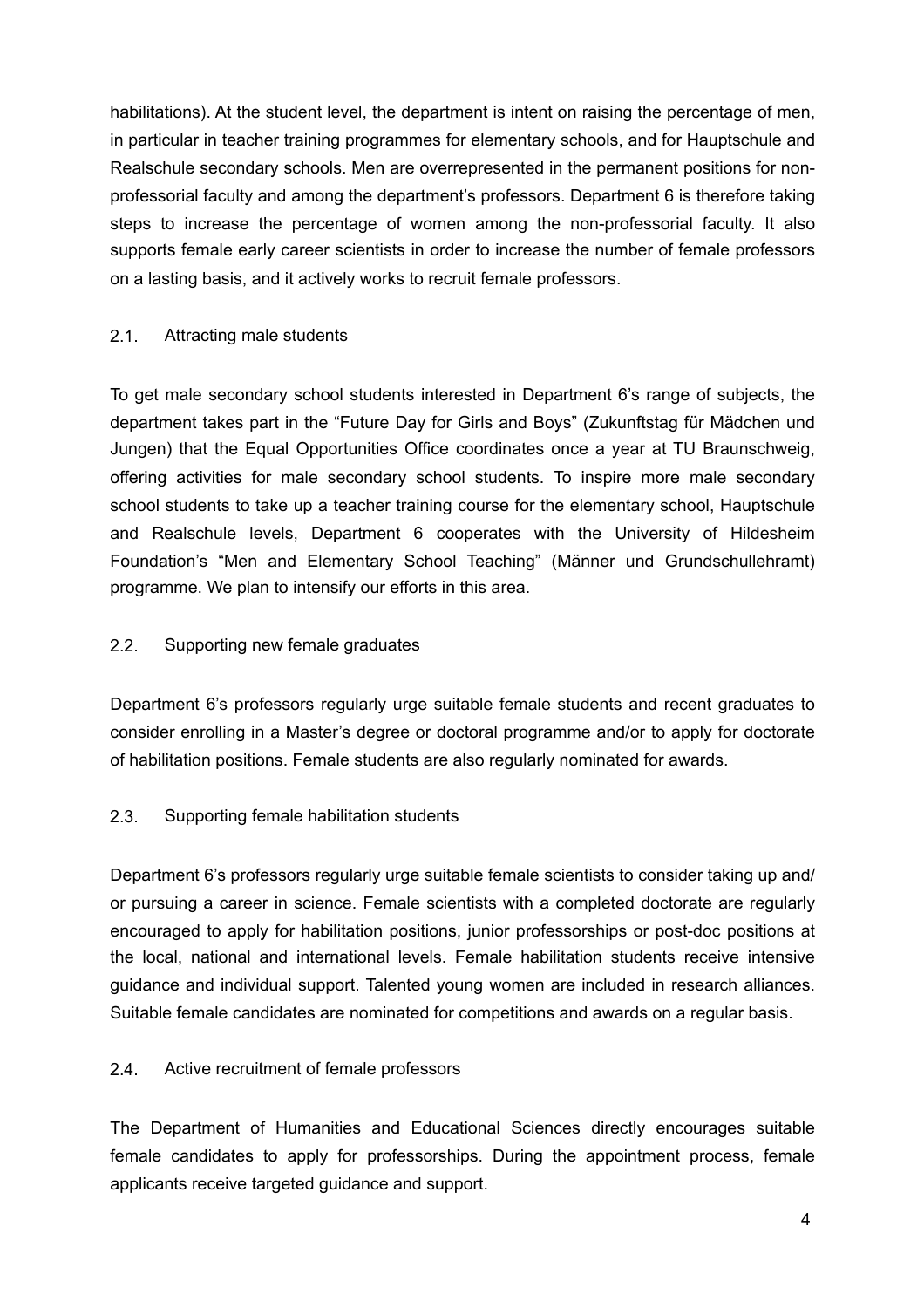# **3. Family-friendly university**

The Department of Humanities and Educational Sciences actively advocates for a balance between family life and studying or working, for the benefit of its students, scientific, technical and administrative staff. Both parents and family care-givers are considered to be people with family responsibilities.

# 3.1. Supporting students with family responsibilities

At the Department of Humanities and Educational Sciences, students with family responsibilities receive special support, for example through personalized advice on arranging class and examination schedules.

3.2. Supporting scientific staff with family responsibilities

Department 6 supports its employees who are on parental leave by keeping in touch, providing them with information on current research topics and continuing to involve them in the department's planning procedures. Employees with family responsibilities are offered flexible work arrangements (for example the option of working from home). Where possible, we extend the qualification times as specified in the Academic Fix-Term Contracts Act (Wissenschaftszeitvertragsgesetz). The department uses family-friendly meeting times.

## 3.3. Family-friendly infrastructure

At the Department of Humanities and Educational Sciences, a parent-and-child room has been furnished for the use of all of the department's members.

## *3.4.* Family-Friendly University Audit

The Department of Humanities and Educational Sciences advocates for our continued development towards being a family-friendly university. It regularly takes part in the audit process of the same name.

## **4. Incorporation of gender into research, teaching and administration**

The Department of Humanities and Educational Sciences strives to intensify the inclusion of gender into research, teaching and administration.